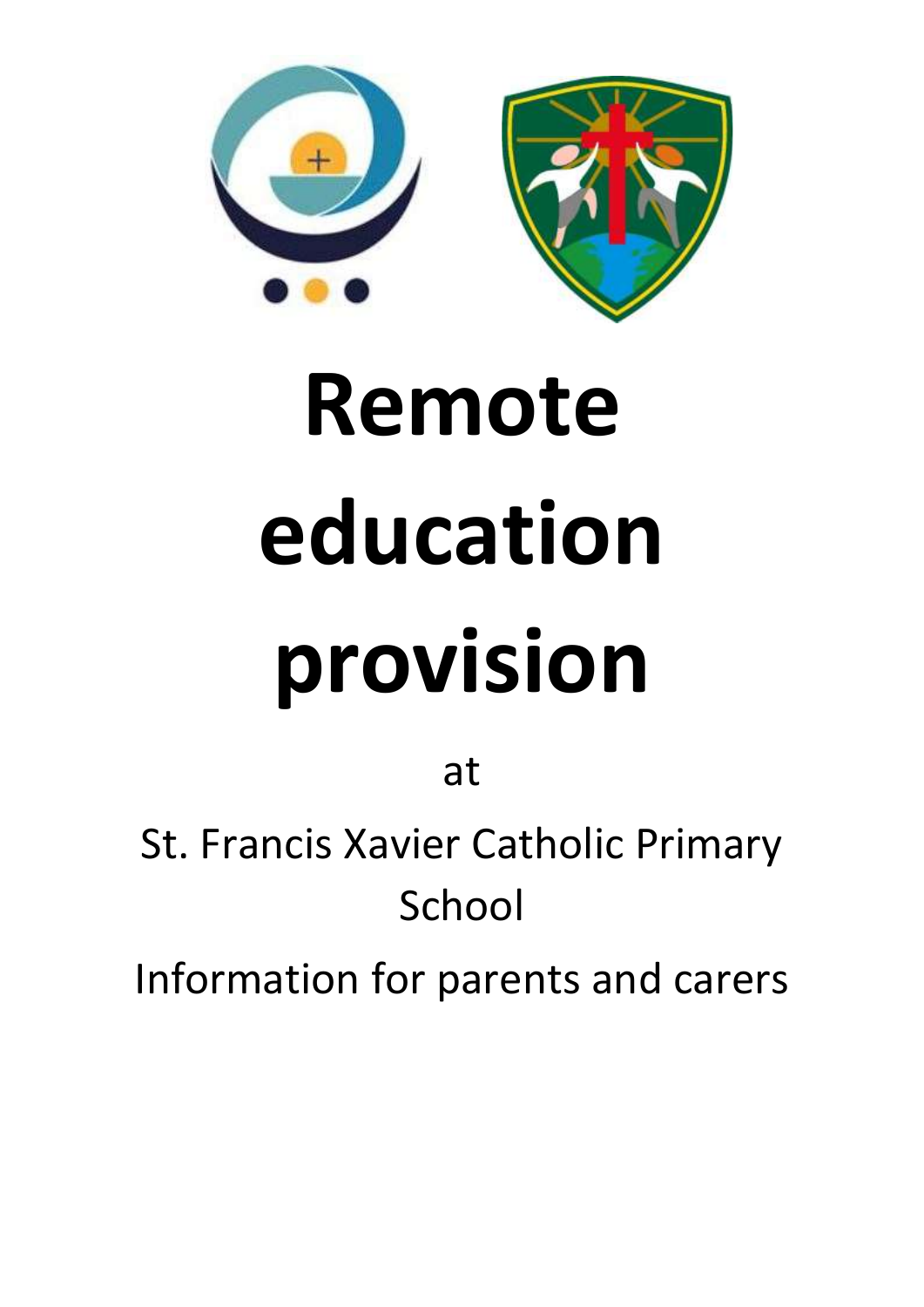This information is intended to provide clarity and transparency to pupils and parents or carers about what to expect from remote education where national or local restrictions require entire cohorts (or bubbles) to remain at home.

For details of what to expect where individual pupils are self-isolating, please see the final section of this page.

# **The remote curriculum: what is taught to pupils at home**

A pupil's first day or two of being educated remotely might look different from our standard approach, while we take all necessary actions to prepare for a longer period of remote teaching.

## **What should my child expect from immediate remote education in the first day or two of pupils being sent home?**

Remote learning is be found on our school website in the home learning section on each class page. Assignments are set on Microsoft Teams daily following a weekly timetable. Pupils submit their work through Teams which will be marked by their class teacher. Daily Teams meetings take place for registration, prayer, outline of activities (where new learning may be introduced) and discussion time.

# **Following the first few days of remote education, will my child be taught broadly the same curriculum as they would if they were in school?**

The same curriculum is taught remotely as what is completed at school, following the National Curriculum.

We offer a sequenced curriculum which is meaningful and challenging all learners. It covers a range of subjects and activities. It teaches new knowledge and skills, whilst also enabling children to practise and consolidate prior learning.

# **Remote teaching and study time each day**

### **How long can I expect work set by the school to take my child each day?**

We expect that remote education (including remote teaching and independent work) will take pupils broadly the following number of hours each day:

| <b>Key Stage 1</b> | 4 hours                       |
|--------------------|-------------------------------|
|                    | (Minimum requirement 3 hours) |
| Key Stage 2        | Year 3 and 4: 4 hours         |
|                    | Year 5 and 6: 4.5 hours       |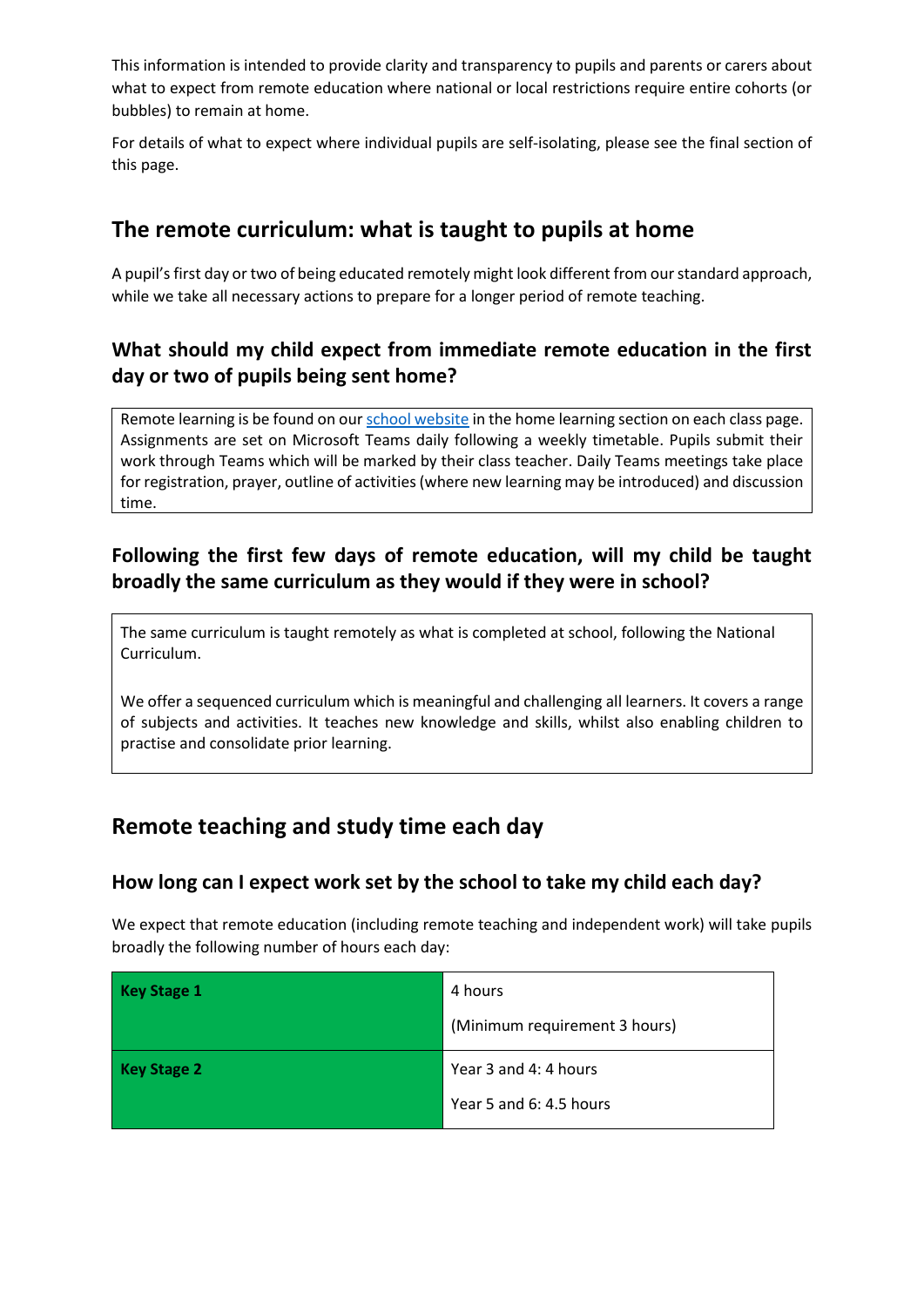# **Accessing remote education**

### **How will my child access any online remote education you are providing?**

Each child can access their class page on the school website and has an account to access and upload learning via Microsoft Teams.

## **If my child does not have digital or online access at home, how will you support them to access remote education?**

We recognise that some pupils may not have suitable online access at home. We take the following approaches to support those pupils to access remote education:

- Work packs are prepared and printed weekly for children who have no computer access.
- A small number of laptops were provided for some children through the government scheme.
- Request for extra data for families who need it (Government scheme).

#### **How will my child be taught remotely?**

We use a combination of the following approaches to teach pupils remotely:

- Live teaching (online lessons)- once a day.
- Recorded teaching, for e.g. Oak National Academy lessons, video/audio recordings made by teachers, White Rose.
- Printed paper packs produced by teachers (e.g. workbooks, worksheets)
- Textbooks and reading books pupils have at home
- Commercially available websites supporting the teaching of specific subjects or areas, including video clips or sequences
- PowerPoint presentations to support learning.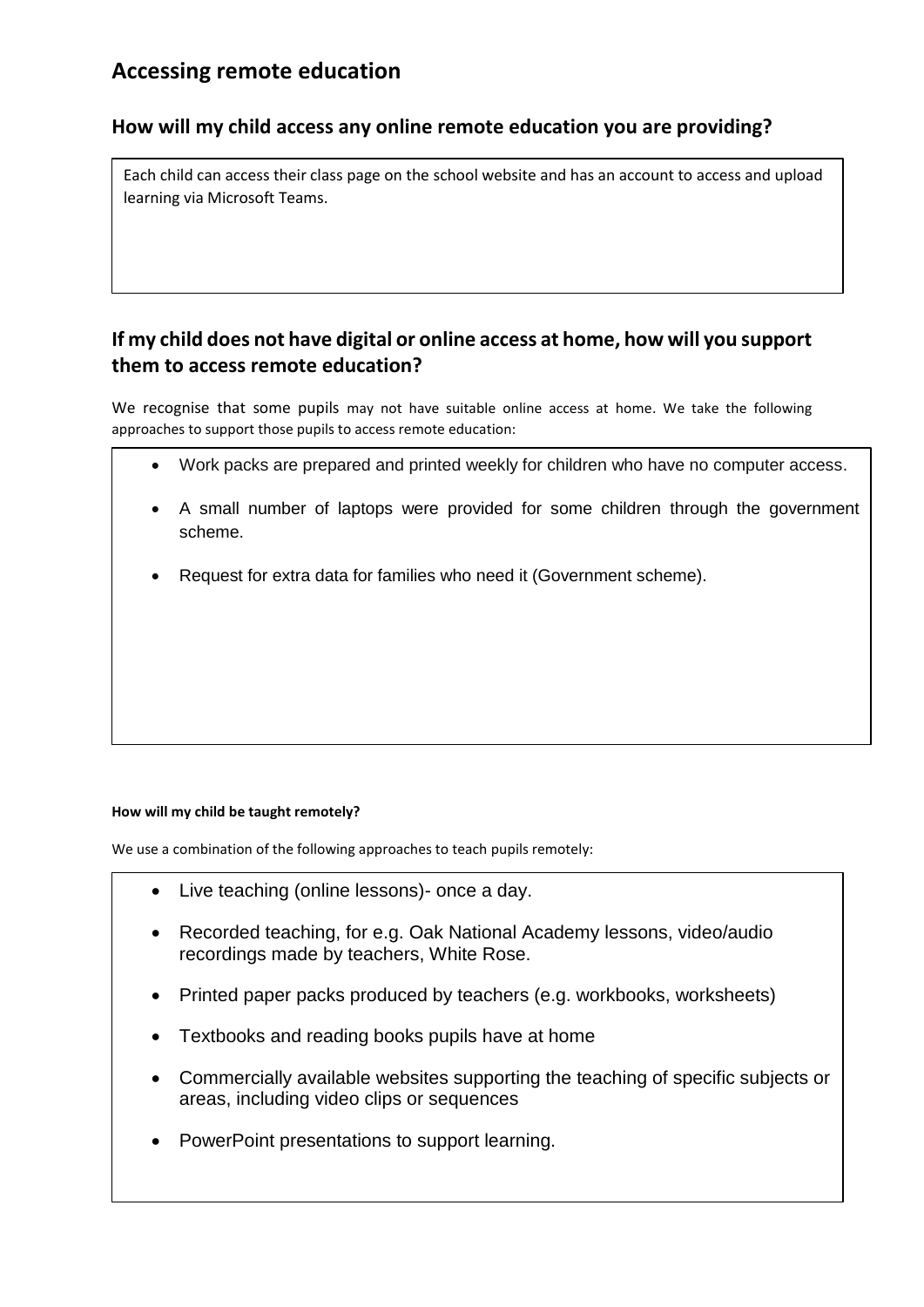#### **Engagement and feedback**

**What are your expectations for my child's engagement and the support that we as parents and carers should provide at home?**

- Seek help if they need it, from teachers or teaching assistants.
- Familiarise themselves with the Code of Conduct for video calls.
- Log into Outlook 365/Purple Mash at the beginning of the school day.
- Check the timetable and work for each lesson throughout the day.
- Complete work to the deadline set by teachers.

#### **Alert teachers if they are not able to complete work.**

#### **How will you check whether my child is engaging with their work and how will I be informed if there are concerns?**

Learning will be checked daily through the live morning session and from work submitted via Teams. The Year Group email address will be used for teachers, children and parents to question or discuss concerns. Year groups are as follows:

Reception: reception@sfxcps.co.uk

Year 1: Year1@sfxcps.co.uk

Year 2: Year2@sfxcps.co.uk

Year 3: Year3@sfxcps.co.uk

Year 4: Year4@sfxcps.co.uk

Year 5: Year5@sfxcps.co.uk

Year 6: Year6@sfxcps.co.uk

Weekly well-being phone calls are made to any children who require them, also for those who are not engaging.

#### **How will you assess my child's work and progress?**

Feedback can take many forms and may not always mean extensive written comments for individual children. For example, whole-class feedback or quizzes marked automatically via digital platforms are also valid and effective methods, amongst many others. Our approach to feeding back on pupil work is as follows:

Learning is marked against the learning objectives for the subjects taught and recorded on the school's tracking system.